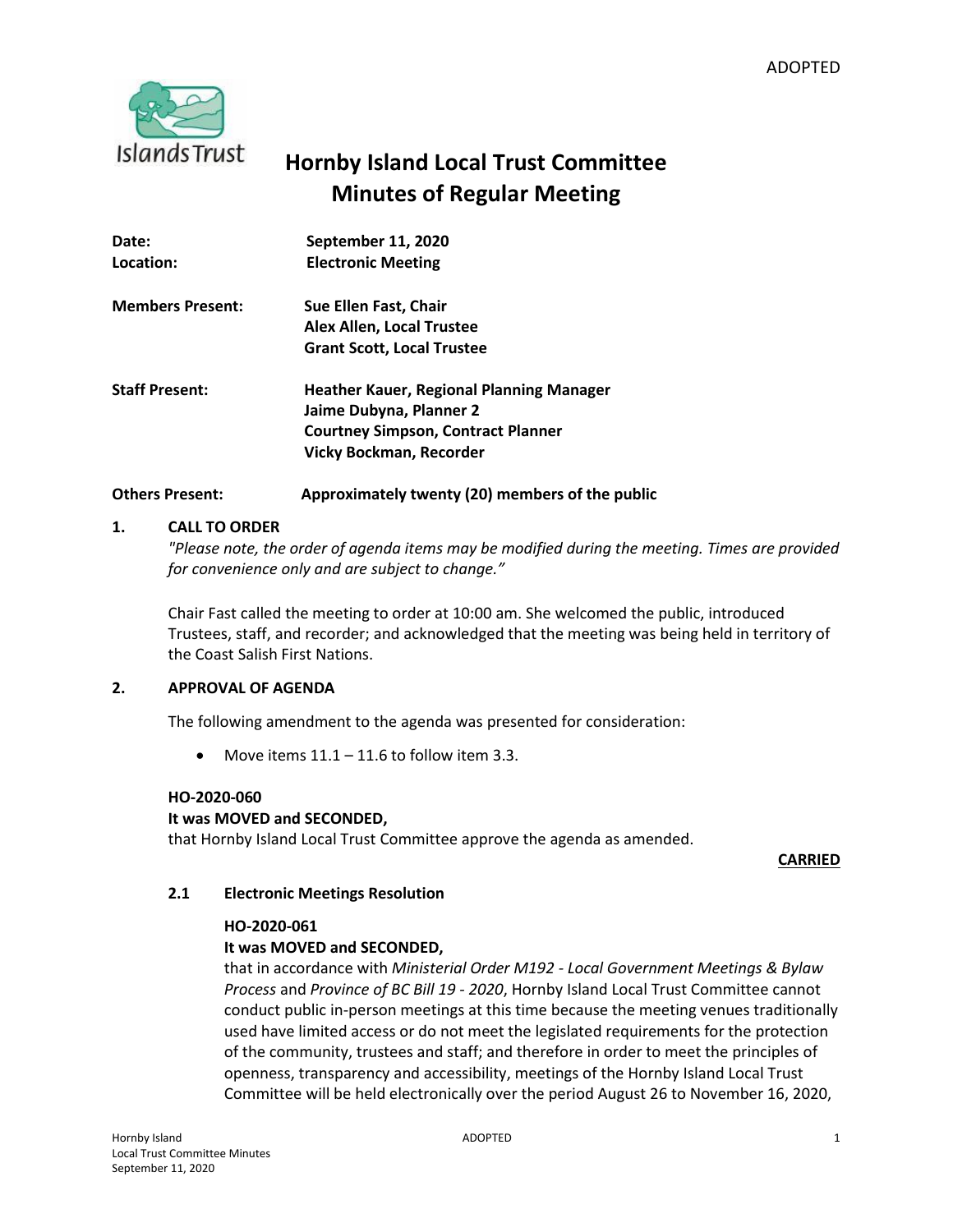will be live streamed and the public invited to participate in meetings by connecting to the link or the phone number provided in the meeting notice, in order to observe proceedings and speak when invited by the Chair.

#### **CARRIED**

### **3. REPORTS**

### **3.1 Trustee Reports**

- Trustee Allen reported that he will be attending Trust Council electronically next week.
- Trustee Scott reported that he has been receiving many calls from constituents regarding a variety of issues.

# **3.2 Chair's Report**

Chair Fast reported on her attendance at the following:

- A Community Information Meeting (CIM) regarding Denman Housing Association's Denman Green Affordable Housing project;
- An Islands Trust Conservancy Board meeting;
- Executive Committee meetings;

A Denman Island Local Trust Committee(LTC) meeting;

and noted that the following meetings are upcoming and will be held electronically:

- Trust Council on September 15-16, 2020;
- Gambier Island LTC; and
- Union of British Columbia Municipalities.

### **3.3 Electoral Area Director's Report - verbal update - none**

### **11. CORRESPONDENCE**

*Correspondence received concerning current applications or projects is posted to the LTC webpage*

# **11.1 Email dated July 2, 2020 from J. Kennedy regarding Bylaw Enforcement of Short Term Vacation Rentals (STVRs)**

Received.

### **11.2 Email dated August 20, 2020 from T. Law regarding Cycle Lanes**

**By general consent** item 11.2 was deferred to the next Local Trust Committee meeting after Trustees determined that more discussion was warranted on this matter.

### **11.3 Email dated August 24, 2020 from D. Gutstein regarding R2 Zone**

Received.

### **11.4 Email dated August 24, 2020 from J. Steen, K. Fagerlund and J. Steen regarding Lot 3 Plan 30505**

Received.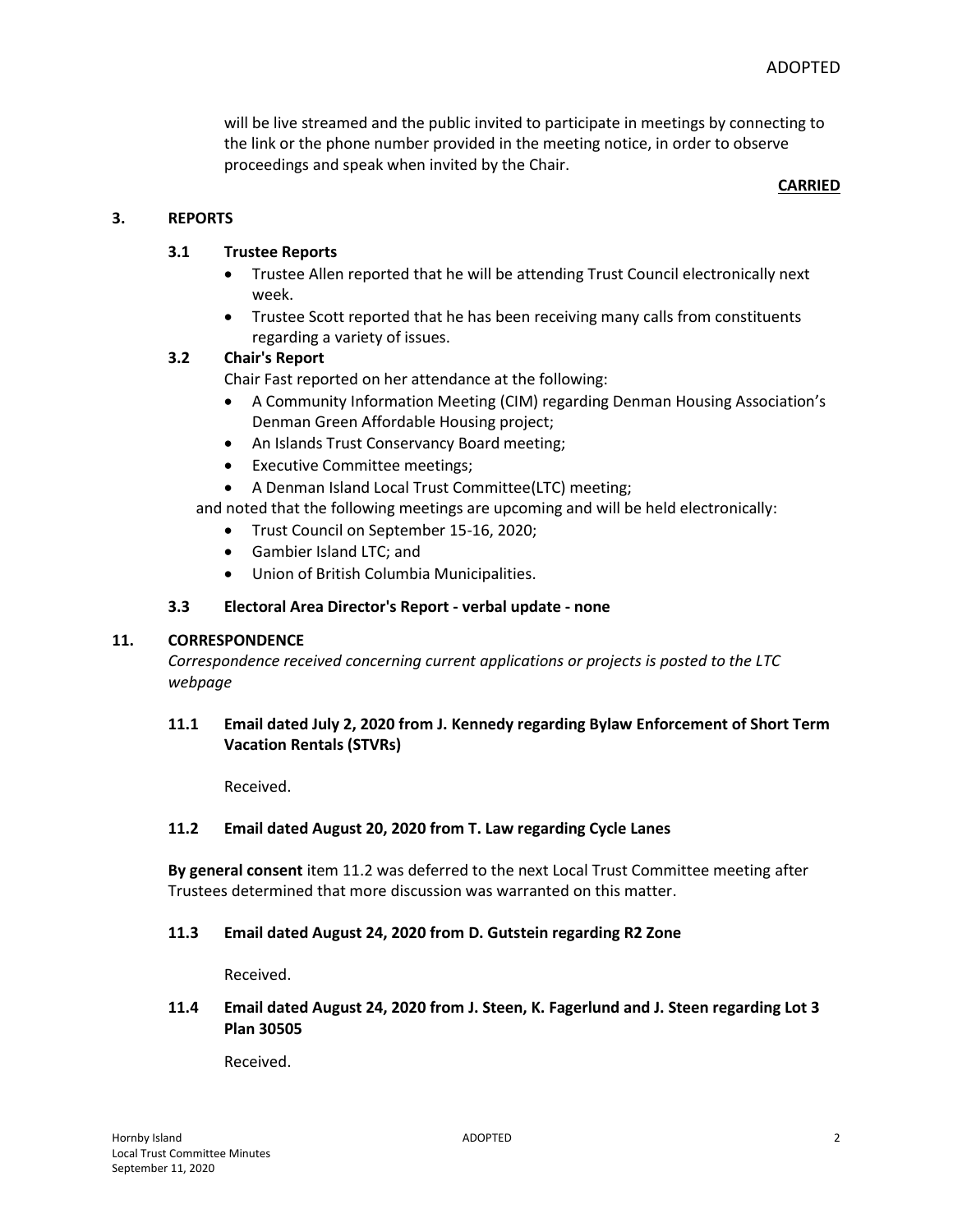# **11.5 Email dated August 25, 2020 from T. Law regarding Housing**

Received.

# **11.6 Email dated August 27, 2020 from J. Ovitsland regarding Non-Compliant Housing**

This topic was discussed at agenda item 10.2.

# **4. TOWN HALL**

Members of the public commented with the following noted:

- The LTC was urged to add "Minimum Average Lot Size" to the Top Priority list to re-evaluate the contradictions in the regulations that have caused inconsistencies in treatment of subdivision applications; allowing more subdivisions of this size would create additional land ownership opportunities for community members who may not otherwise be able to afford property;
- Concern was expressed regarding water, septic and overall impacts relating to the Hornby Island Resort redevelopment project; the LTC was encouraged to conduct wider community engagement on this matter, possibly in conjunction with the Hornby Island Residents' and Ratepayers' Association;
- The LTC was asked to consider stronger actions to address housing needs on Hornby Island that affect women disproportionately; suggestions included declaring a housing state of emergency, moving housing density to the top of the Work Program, or implementing regulations to encourage more secondary suites;
- Support was expressed for consideration of a Standing Resolution against bylaw enforcement of non-compliant tiny homes unless there are negative impacts on the environment or health of adjacent neighbours;
- Support was expressed for a moratorium on bylaw enforcement action, without penalty, against those property owners offering non-conforming year-around rentals for working people, not to become short term vacation rentals, until all levels of government and the community are consulted and the lack of affordable housing is addressed;
- Concern was expressed regarding the Hornby Island Resort development; however it would help the community adjust to the change if four of the units were required to be designated as affordable housing.

# **5. DELEGATIONS - None**

### **6. MINUTES**

### **6.1 Local Trust Committee Minutes dated June 26, 2020 - for adoption**

### **HO-2020-062**

### **It was MOVED and SECONDED,**

that Hornby Island Local Trust Committee adopt the minutes dated June 26, 2020 as presented.

**CARRIED**

### **6.2 Section 26 Resolutions-without-meeting - none**

**6.3 Advisory Planning Commission Minutes - none**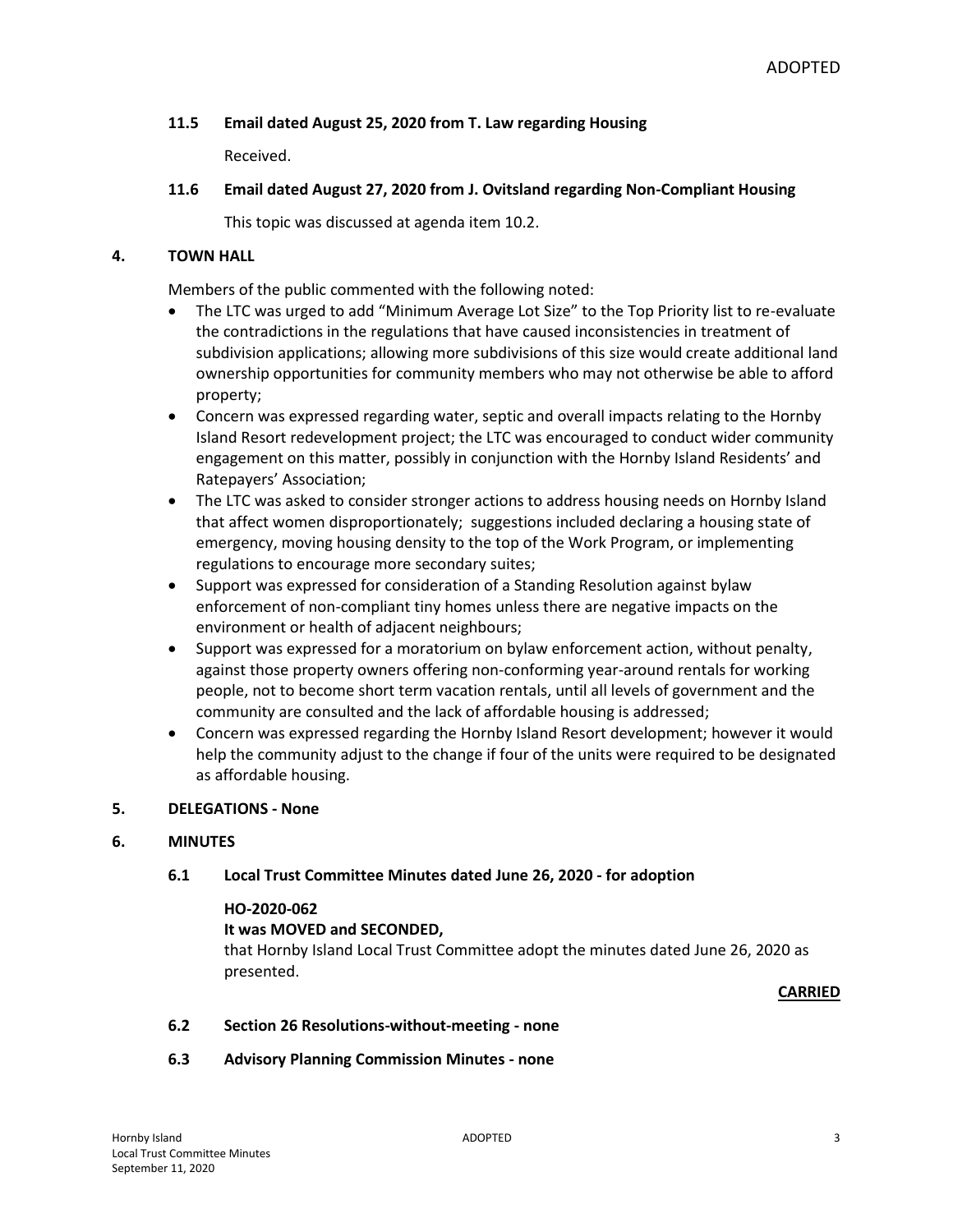### **6.4 Local Trust Committee Public Hearing Record dated June 26, 2020 - for receipt**

Received.

### **7. BUSINESS ARISING FROM MINUTES**

#### **7.1 Follow-up Action List Report dated September 1, 2020**

In response to a Trustee's request, an update on the January 24, 2020 activity regarding Planner Hours was provided.

**By general consent** agenda items 9.1 and 9.2 were moved to follow item 7.1.

**By general consent** the meeting was recessed at 10:57 am and reconvened at 11:07 am.

### **9. APPLICATIONS AND REFERRALS**

### **9.1 HO-DVP-2019.1 (Hornby Island Resort Ltd.) - Staff Report**

Planner Dubyna presented the Staff Report and outlined the variances that the LTC is being asked to consider with this Development Variance Permit (DVP) application. It was reported that the applicant has amended the application to address concerns raised relating to parking, commercial access, and to reduce the proposed height variances; a variance is also requested to permit the setback of the interior side lot line for the pub/restaurant building at 0.0 metres to correspond with the zone-specific regulation in the C3 zone. It was noted that a water plan has been received and that analysis will be included with a future staff report.

Trustees discussed the DVP application with the following noted:

- Height variances remain a concern and compliance with regulations might be achieved through a design change; green rooftops might complement flat roofs if that approach is considered to meet height regulations;
- The Archaeological Branch has issued a permit and a referral has been sent to Nanwakolas Council, however confirmation was requested that the K'ómoks First Nation has been consulted and that professional archaeologists and representative from the K'ómoks First Nation will be on site during the development work;
- Trustees indicated their desire to review the water plan and summary of the wastewater report.

Chair Fast invited the applicant to speak. Maris MacDonald, architect, and Jack Hornstein, applicant, spoke to the application:

- The height variances have been reduced while still maintaining an attractive west coast character ensuring variety;
- Concerns regarding parking and access have been addressed; and BC Ferries has been consulted to make the property safer and to consider their potential future plans;
- The pub will be accessible; building code requirements, including those for lighting, will be met;
- This application offers improvements from the 2012 application such as increased green measures, a less congested site plan, professional septic and water plans, display of local art;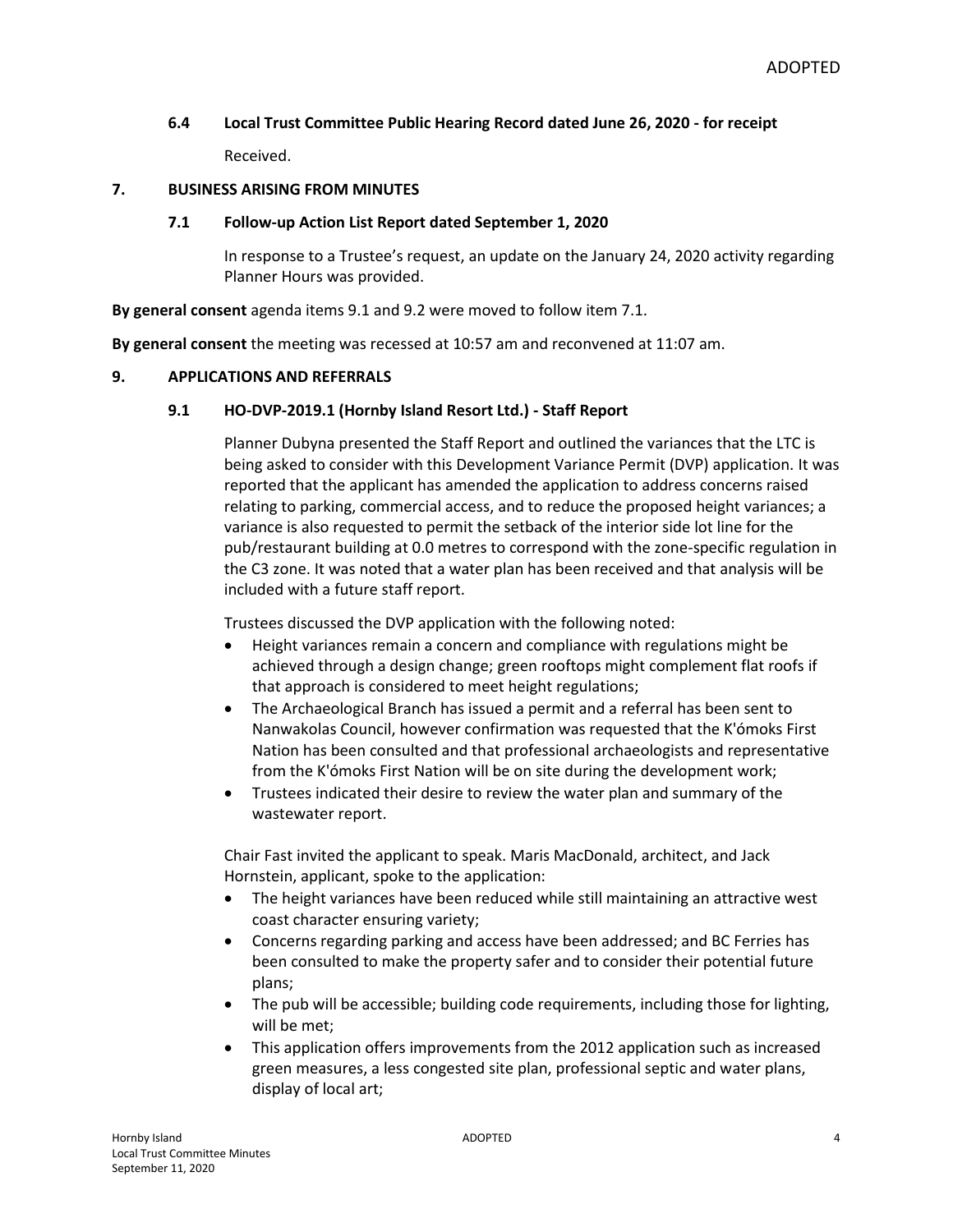- **Efforts to consult with K'ómoks First Nation were explained;**
- The visitor accommodations are accessory to the pub and are needed to support the ongoing operation of the pub;
- The pub is a safety risk and needs to be demolished; employment of Hornby Islanders will be affected negatively if a Development Permit (DP) is not granted.

### **HO-2020-063**

### **It was MOVED and SECONDED,**

that Hornby Island Local Trust Committee deny application HO-DVP-2019.1 (Hornby Island Resort) based on height variance.

### **CARRIED**

### **9.2 HO-DP-2019.5 (Hornby Island Resort Ltd.) - Staff Report - for decision**

Trustees and staff discussed process and options for consideration of this DP application as it relates to the denial of the associated DVP.

**By general consent** the meeting was recessed at 11:56 am and reconvened at 12:19 pm.

### **HO-2020-064**

### **It was MOVED and SECONDED,**

that Hornby Island Local Trust Committee defer consideration of HO-DP-2019.5 (Hornby Island Resort) to allow Trustees and community more time to review information about water, sewage, and archaeology.

#### **CARRIED**

### **8. BC FARM INDUSTRY REVIEW BOARD (BCFIRB) PRESENTATION ON FARM PRACTICES**

Presentation by BCFIRB Staff about their independent administrative tribunal and its role in hearing complaints under the *Farm Practices Protection Act*, including those related to shellfish aquaculture.

#### **8.1 Question and Answer Session**

**By general consent** agenda item 8 and 8.1 were deferred to a future meeting.

#### **9. APPLICATIONS AND REFERRALS - Continued**

#### **9.3 HO-RZ-2018.1 (Wiseman) - Staff Report**

Planner Simpson presented the Staff Report that provided an update on referrals, including the outcome of the site visit observations received from the Islands Trust Freshwater Specialist. Based on this information, the recommendation is that proposed Bylaw Nos. 164 and 165, which were given first reading on June 26, 2020, are not at variance with the Islands Trust Policy Statement.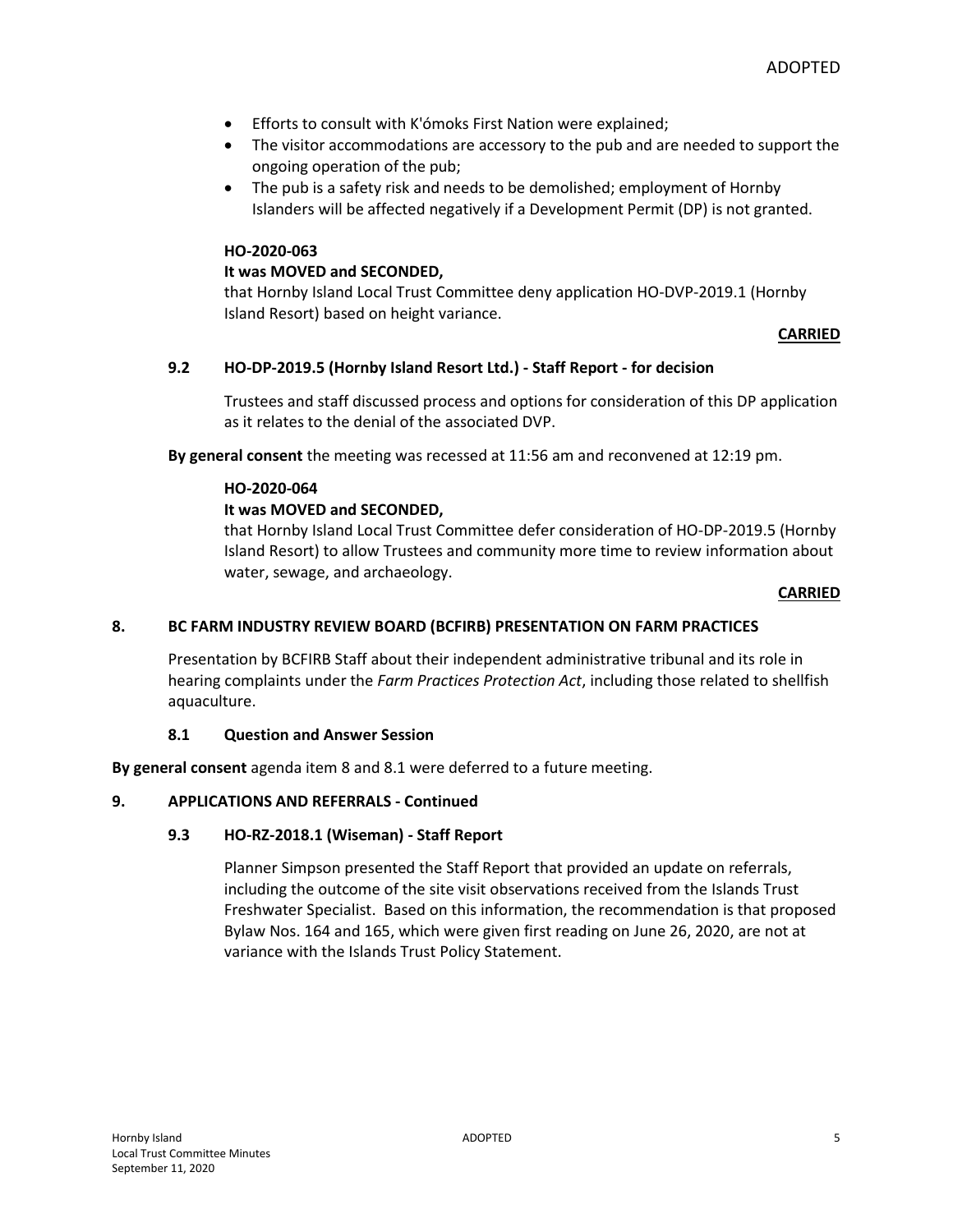# **HO-2020-065**

# **It was MOVED and SECONDED,**

that:

- 1. Hornby Island Local Trust Committee Bylaw No. 164 cited as "Hornby Island Official Community Plan, 2014, Amendment No. 1, 2020", be read a second time;
- 2. Hornby Island Local Trust Committee Bylaw No. 165 cited as "Hornby Island Land Use Bylaw, 2014, Amendment No. 2, 2020", be read a second time;
- 3. Hornby Island Local Trust Committee request staff to schedule a Community Information Meeting and Public Hearing for Bylaw No. 164 cited as "Hornby Island Official Community Plan, 2014, Amendment No. 1, 2020" and Bylaw No. 165 cited as "Hornby Island Land Use Bylaw, 2014, Amendment No. 2, 2020"; and
- 4. Hornby Island Local Trust Committee has reviewed the Islands Trust Policy Statement Directives Only Checklist and determined that Bylaw No. 164 cited as "Hornby Island Official Community Plan, 2014, Amendment No. 1, 2020" and Bylaw No. 165 cited as "Hornby Island Land Use Bylaw, 2014, Amendment No. 2, 2020" are not contrary to or at variance with the Islands Trust Policy Statement.

### **CARRIED**

Chair Fast invited the applicant to speak. David Wiseman expressed his appreciation for all who have helped to advance these bylaw amendments to allow for a two-lot subdivision. Staff clarified the next steps that need to occur prior to the final adoption of the proposed Bylaws.

# **10. LOCAL TRUST COMMITTEE PROJECTS**

### **10.1 R3A Zoning Amendment - Staff Report - for decision**

Regional Planning Manager Kauer summarized the Staff Report that addresses a proposed amendment to rezone the property at 5040 Central Road from Residential 3 – Community Housing (R3) Zone (Elder Housing) to Residential 3A – Community Housing (R3A) Zone (ISLA).

She reported on the following:

- Referral responses received to date;
- A comment has been received inquiring regarding water associated with the property; staff advised that this application is consistent with the Official Community Plan and that a water plan would be provided by the applicant at the time of a Development Permit application;
- Notification to waive the Public Hearing for this amendment was mailed out and no comments were received in response to that notification.

### **HO-2020-066**

### **It was MOVED and SECONDED,**

that the Hornby Island Local Trust Committee Bylaw No. 163 cited as "Hornby Island Land Use Bylaw, 2014, Amendment No. 1, 2020", be read a third time.

### **CARRIED**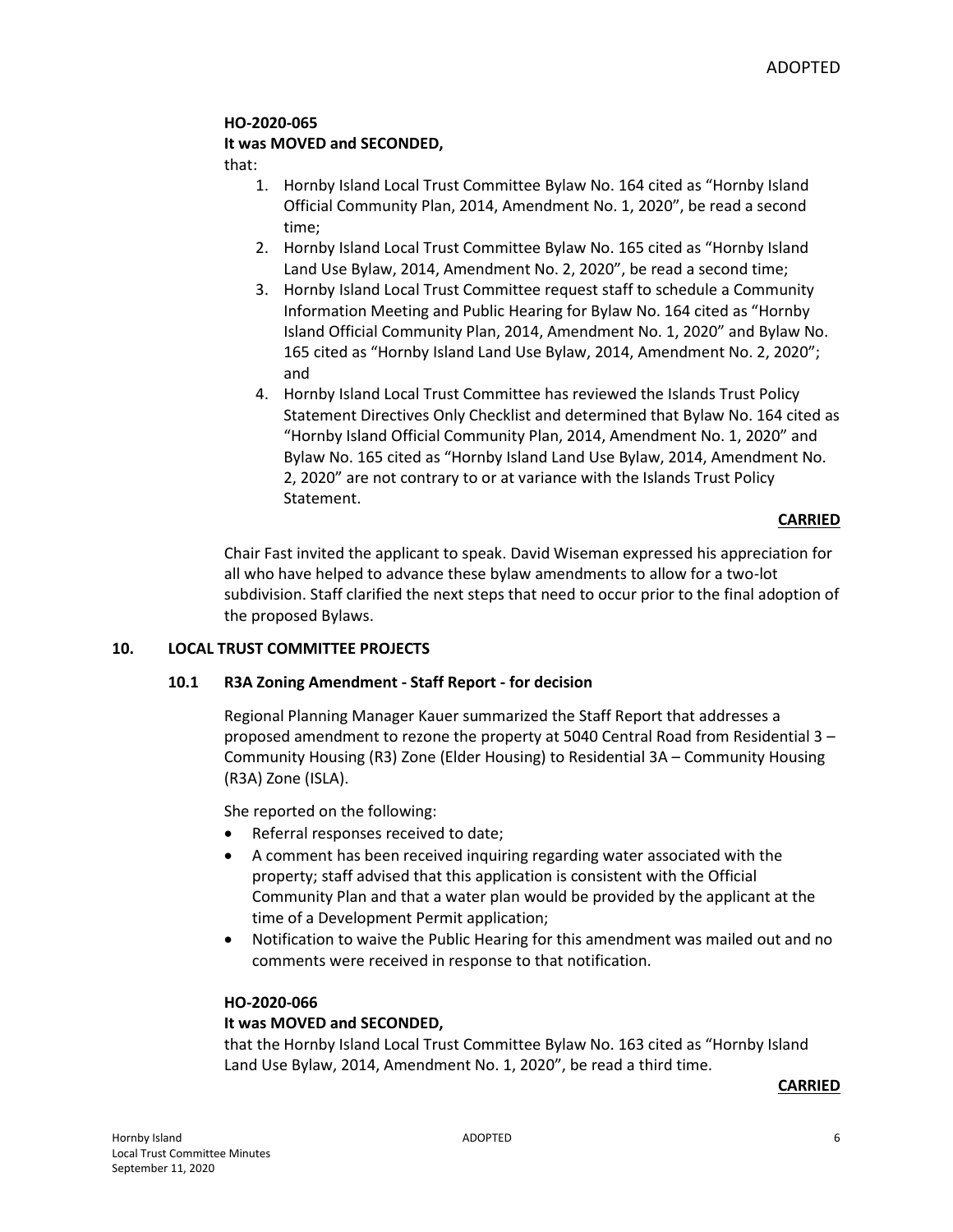# **HO-2020-067**

# **It was MOVED and SECONDED,**

that the Hornby Island Local Trust Committee Bylaw No. 163 cited as "Hornby Island Land Use Bylaw, 2014, Amendment No. 1, 2019", be forwarded to the Secretary of the Islands Trust for approval by the Executive Committee.

### **CARRIED**

# **10.2 Top Priorities Staff Report (deferred from June 26, 2020) - for decision**

Planning Manager Kauer presented the Staff Report that provides options for additions to Top Priorities for LTC consideration. She provided an update to the report, noting that the Islands Trust Freshwater Specialist has requested that current priority number 2, Watershed Protection and Groundwater Preservation, remain on the list.

Trustees discussed possible projects to add to the Top Priority list with the following considered:

- Retaining current priority number 1 until its completion;
- Limiting enforcement of bylaws for non-compliant housing;
- Resolution of inconsistencies in regulations regarding Minimum Average Lot Area;
- Addressing inaccuracies in Riparian Areas Regulation reports;
- Hornby Island vulnerable aquifer designation.

### **HO-2020-068**

### **It was MOVED and SECONDED,**

that the Hornby Island Local Trust Committee request staff to prepare a report and recommendation regarding not enforcing on year-around, occupied unlawful dwellings.

#### **CARRIED**

### **HO-2020-069**

### **It was MOVED and SECONDED,**

that the Hornby Island Local Trust Committee place Minimum Average Lot Area as Top Priority No. 1 once "Consideration of a rezone of 5040 Central Road to R3A" is complete.

### **CARRIED**

### **HO-2020-070**

### **It was MOVED and SECONDED,**

that the Hornby Island Local Trust Committee request staff to bring a staff report to the next Local Trust Committee meeting that outlines the possibilities for options for allowing permanent, year-around housing.

#### **CARRIED**

### **12. NEW BUSINESS**

### **12.1 Hornby Island Groundwater Sustainability Strategy - verbal update**

**By general consent** agenda item 12.1 was deferred to a future meeting.

#### **13. REPORTS**

### **13.1 Trust Conservancy Report dated July 14, 2020**

Received.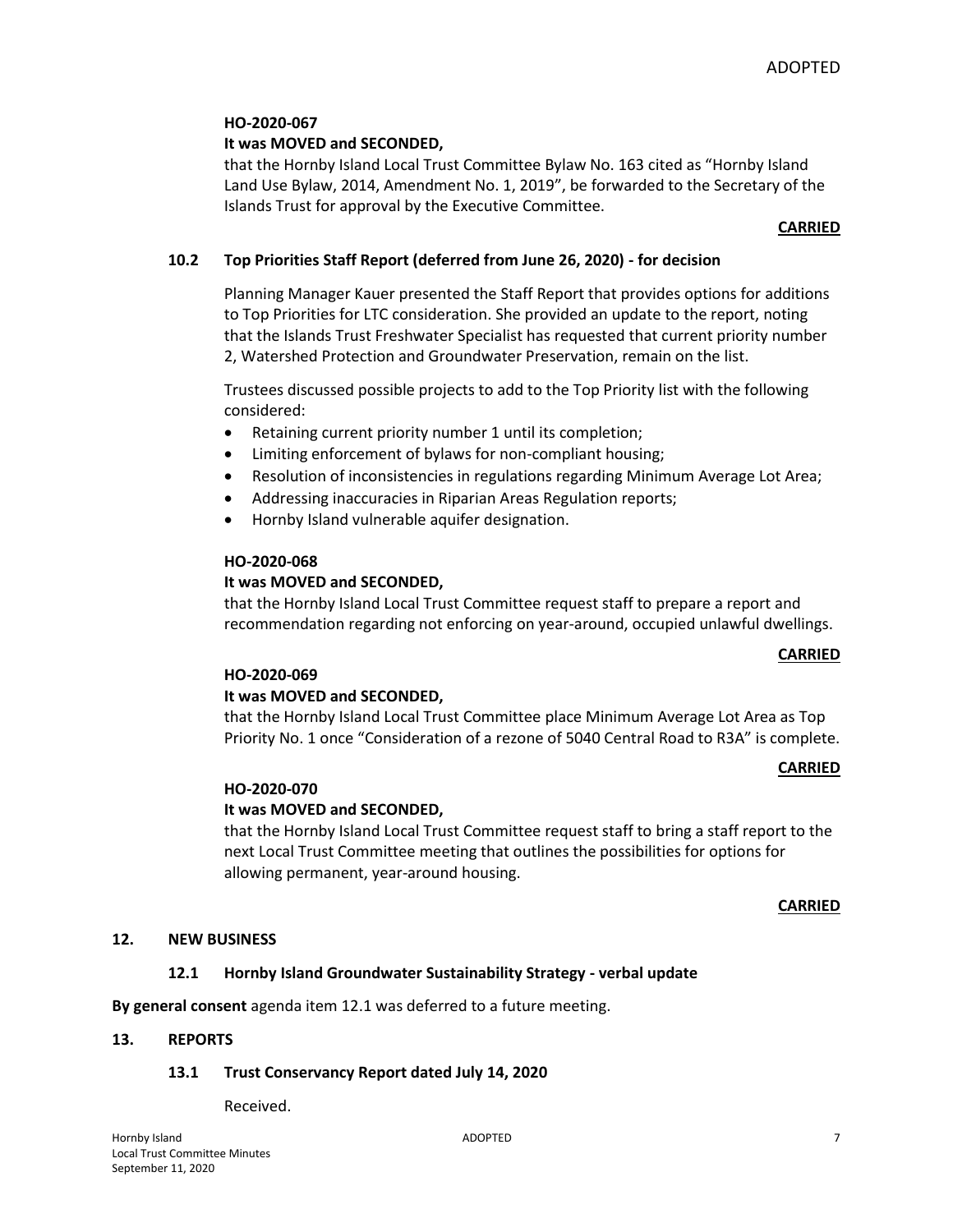### **13.2 Applications Report dated September 1, 2020**

Trustees reported that the Canadian Heritage Grant for the proposed new Arts Centre on Sollans Road might be in jeopardy if DP application HO-DP-2017.1 (Hornby Island Arts Centre) is not advanced as soon as possible.

Chair Fast invited Andrew Mark, Executive Director, Hornby Island Arts Council, to speak to the application with the following noted:

- The Canadian Heritage grant funding is committed on an annual basis; there are no extensions for the funds committed which must be spent by April  $1<sup>st</sup>$ ; delaying this application for two months is problematic;
- This project has been 20 years in the making; community consultation has occurred in the past;
- There is ample water and septic capability for the proposed new Arts Centre.

Regional Planning Manager Kauer responded that Trustees do not have adequate information necessary to inform a decision at this LTC meeting; and that the current timeframe for a review of this application would suggest consideration by the LTC in November. She proposed that a decision by Resolution Without Meeting might be a possible option to pursue.

### **HO-2020-071**

### **It was MOVED and SECONDED,**

that the Hornby Island Local Trust Committee request staff to make every effort to conduct a Resolution Without Meeting as soon as possible to consider application HO-DP-2017.1 (Hornby Island Arts Centre).

#### **CARRIED**

### **13.3 Trustee and Local Expense Report dated July, 2020**

Received.

### **13.4 Adopted Policies and Standing Resolutions**

Received.

### **13.5 Local Trust Committee Webpage**

There were no changes or additions requested.

### **14. WORK PROGRAM**

### **14.1 Top Priorities Report dated September 1, 2020**

The Top Priorities Report was addressed at agenda item 10.2.

### **14.2 Projects List Report dated September 1, 2020**

Received.

#### **15. CLOSED MEETING - None**

#### **16. UPCOMING MEETINGS**